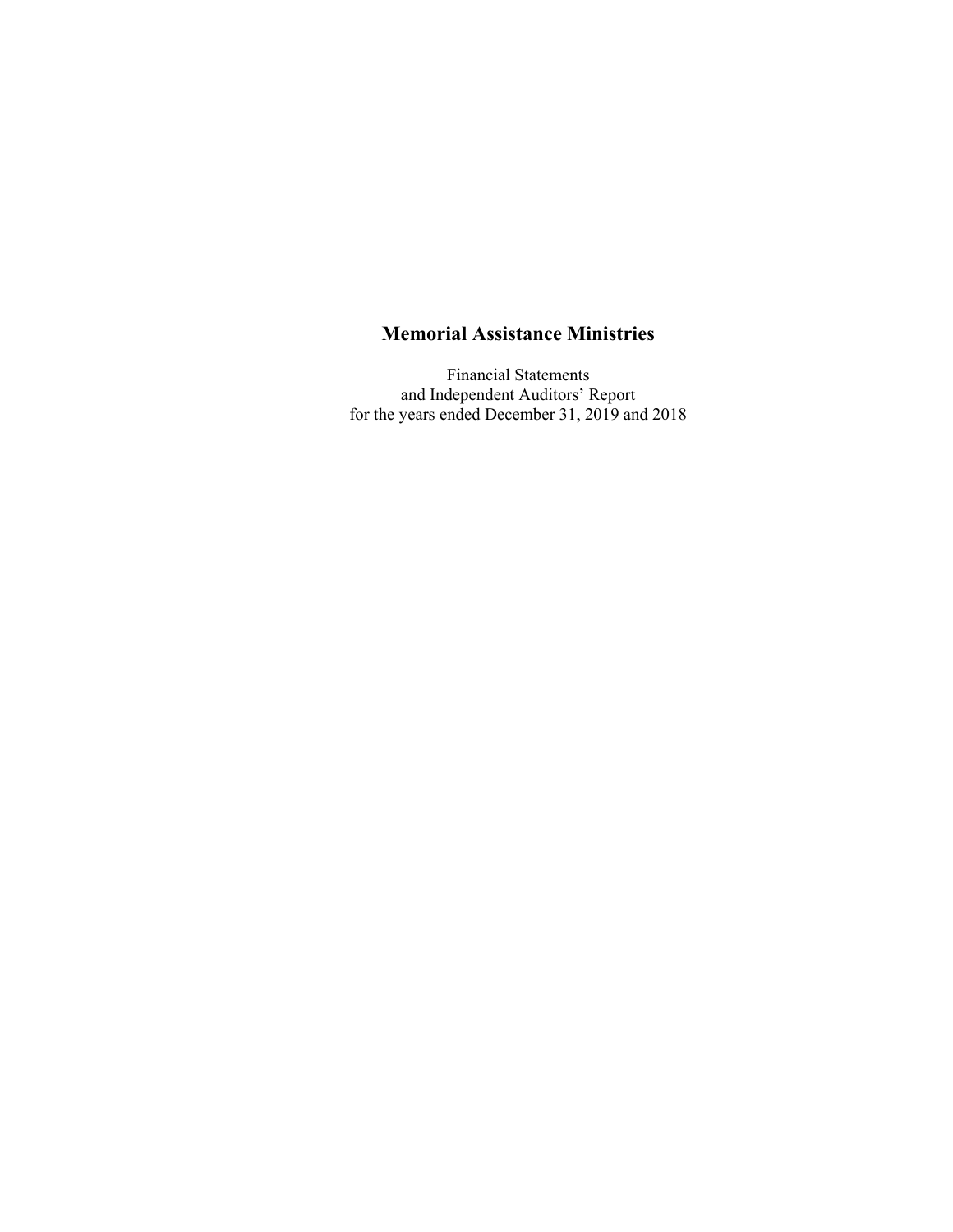|--|

|                                                                              | Page |
|------------------------------------------------------------------------------|------|
| <b>Independent Auditors' Report</b>                                          | 1    |
| <b>Financial Statements:</b>                                                 |      |
| Statements of Financial Position as of December 31, 2019 and 2018            | 2    |
| Statement of Activities for the year ended December 31, 2019                 | 3    |
| Statement of Activities for the year ended December 31, 2018                 | 4    |
| Statements of Cash Flows for the years ended December 31, 2019 and 2018      | 5    |
| Statement of Functional Expenses for the year ended December 31, 2019        | 6    |
| Statement of Functional Expenses for the year ended December 31, 2018        | 7    |
| Notes to Financial Statements for the years ended December 31, 2019 and 2018 | 8    |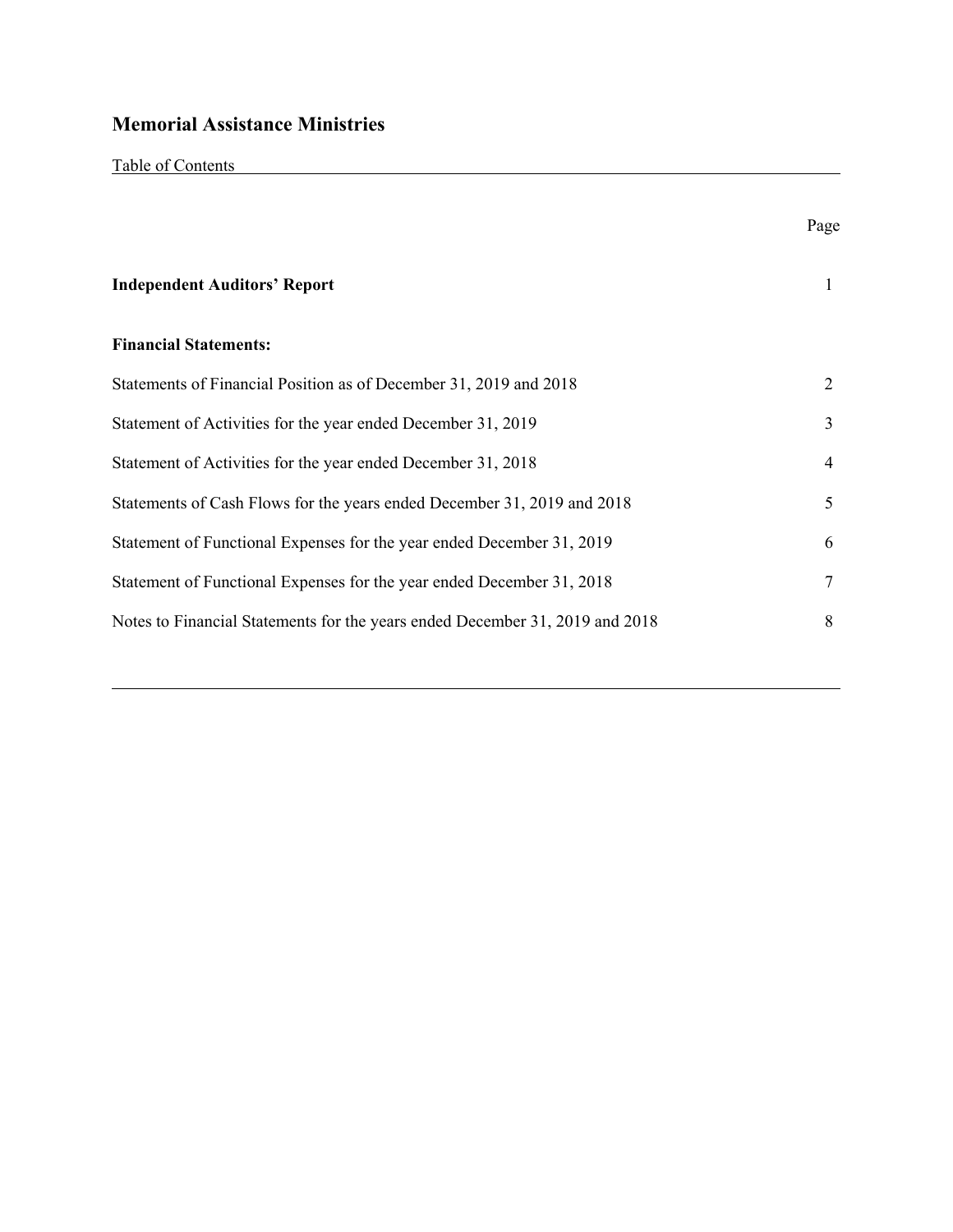#### **Independent Auditors' Report**

To the Board of Directors of Memorial Assistance Ministries:

We have audited the accompanying financial statements of Memorial Assistance Ministries, which comprise the statements of financial position as of December 31, 2019 and 2018 and the related statements of activities, of cash flows, and of functional expenses for the years then ended, and the related notes to the financial statements.

**Management's Responsibility for the Financial Statements –** Management is responsible for the preparation and fair presentation of these financial statements in accordance with accounting principles generally accepted in the United States of America; this includes the design, implementation, and maintenance of internal control relevant to the preparation and fair presentation of financial statements that are free from material misstatement, whether due to fraud or error.

**Auditors' Responsibility –** Our responsibility is to express an opinion on these financial statements based on our audits. We conducted our audits in accordance with auditing standards generally accepted in the United States of America. Those standards require that we plan and perform our audits to obtain reasonable assurance about whether the financial statements are free from material misstatement.

An audit involves performing procedures to obtain audit evidence about the amounts and disclosures in the financial statements. The procedures selected depend on the auditors' judgment, including the assessment of the risks of material misstatement of the financial statements, whether due to fraud or error. In making those risk assessments, the auditor considers internal control relevant to the entity's preparation and fair presentation of the financial statements in order to design audit procedures that are appropriate in the circumstances, but not for the purpose of expressing an opinion on the effectiveness of the entity's internal control. Accordingly, we express no such opinion. An audit also includes evaluating the appropriateness of accounting policies used and the reasonableness of significant accounting estimates made by management, as well as evaluating the overall presentation of the financial statements.

We believe that the audit evidence we have obtained is sufficient and appropriate to provide a basis for our audit opinion.

**Opinion –** In our opinion, the financial statements referred to above present fairly, in all material respects, the financial position of Memorial Assistance Ministries as of December 31, 2019 and 2018 and the changes in its net assets and its cash flows for the years then ended in accordance with accounting principles generally accepted in the United States of America.

Blazek & Vetterling

April 15, 2020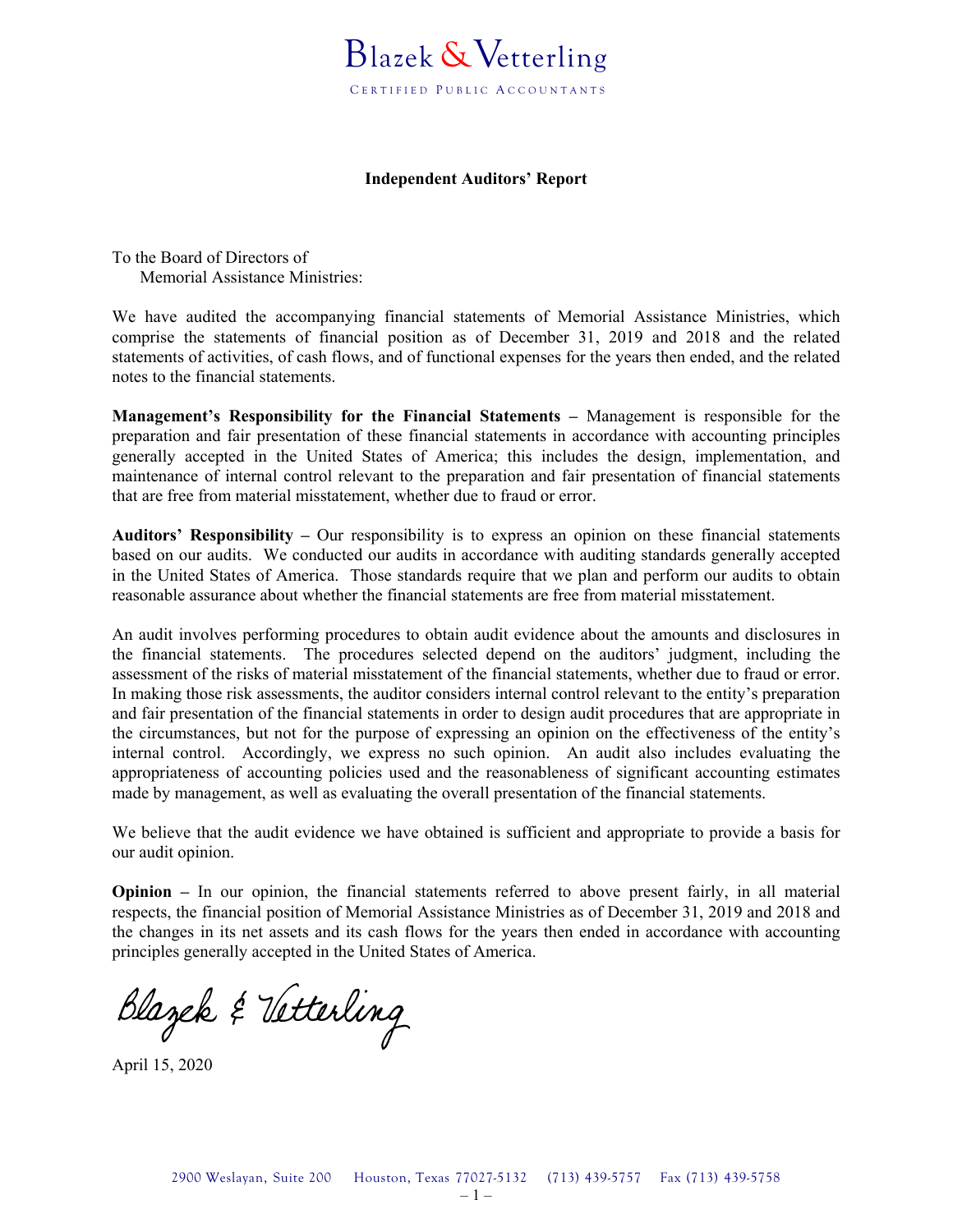### Statements of Financial Position as of December 31, 2019 and 2018

|                                                                                                                                                                                                          | 2019                                                                                  | 2018                                                                     |
|----------------------------------------------------------------------------------------------------------------------------------------------------------------------------------------------------------|---------------------------------------------------------------------------------------|--------------------------------------------------------------------------|
| <b>ASSETS</b>                                                                                                                                                                                            |                                                                                       |                                                                          |
| Cash<br>Prepaid expenses and other receivables<br>Resale store inventory<br>Contributions receivable, net (Note 4)<br>Investments – board-designated endowment (Notes 5 and 8)<br>Property, net (Note 6) | $\mathbb{S}$<br>3,762,111<br>95,905<br>363,528<br>1,114,237<br>1,183,453<br>5,509,350 | 4,892,628<br>S.<br>123,004<br>381,548<br>561,988<br>994,952<br>5,677,502 |
| <b>TOTAL ASSETS</b>                                                                                                                                                                                      | \$12,028,584                                                                          | \$12,631,622                                                             |
| <b>LIABILITIES AND NET ASSETS</b><br>Liabilities:<br>Accounts payable and accrued liabilities                                                                                                            | \$<br>176,019                                                                         | $\mathbb{S}$<br>147,161                                                  |
| Net assets:<br>Without donor restrictions (Notes 7 and 8)<br>With donor restrictions (Note 9)<br>Total net assets                                                                                        | 10,372,619<br>1,479,946<br>11,852,565                                                 | 11,041,445<br>1,443,016<br>12,484,461                                    |
| <b>TOTAL LIABILITIES AND NET ASSETS</b>                                                                                                                                                                  | \$12,028,584                                                                          | \$12,631,622                                                             |
|                                                                                                                                                                                                          |                                                                                       |                                                                          |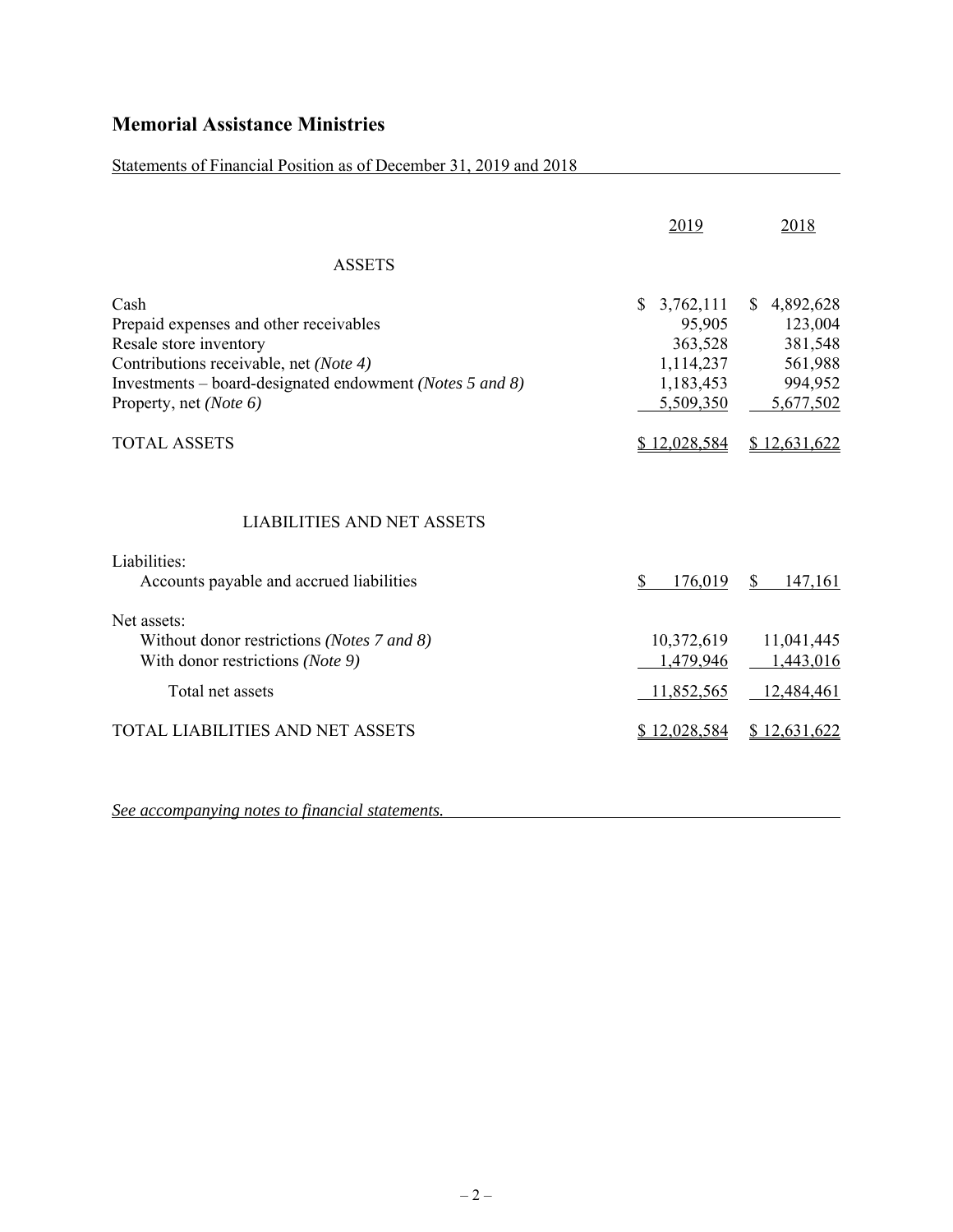### Statement of Activities for the year ended December 31, 2019

|                                             | WITHOUT DONOR<br><b>RESTRICTIONS</b> | WITH DONOR<br><b>RESTRICTIONS</b> | <b>TOTAL</b> |
|---------------------------------------------|--------------------------------------|-----------------------------------|--------------|
| <b>REVENUE:</b>                             |                                      |                                   |              |
| Contributions                               | \$1,416,437                          | \$2,180,013                       | \$3,596,450  |
| In-kind contributions (Note 10)             | 1,712,232                            |                                   | 1,712,232    |
| Special event                               | 416,214                              | 217,450                           | 633,664      |
| Direct donor benefit costs of special event | (20, 101)                            |                                   | (20, 101)    |
| Resale store sales                          | 1,665,142                            |                                   | 1,665,142    |
| Cost of donated goods sold                  | (1,645,642)                          |                                   | (1,645,642)  |
| Program fees                                | 93,016                               |                                   | 93,016       |
| Government grant contracts                  |                                      | 36,960                            | 36,960       |
| Net investment return                       | 191,032                              |                                   | 191,032      |
| Total revenue                               | 3,828,330                            | 2,434,423                         | 6,262,753    |
| Net assets released from restrictions:      |                                      |                                   |              |
| Program expenditures                        | 2,397,493                            | (2,397,493)                       |              |
| Total                                       | 6,225,823                            | 36,930                            | 6,262,753    |
| <b>EXPENSES:</b>                            |                                      |                                   |              |
| Program services:                           |                                      |                                   |              |
| Family assistance                           | 2,058,761                            |                                   | 2,058,761    |
| Family assistance - flood relief            | 770,529                              |                                   | 770,529      |
| Family education                            | 2,062,754                            |                                   | 2,062,754    |
| Resale store                                | 1,069,515                            |                                   | 1,069,515    |
| Total program services                      | 5,961,559                            |                                   | 5,961,559    |
| Management and general                      | 423,184                              |                                   | 423,184      |
| Fundraising                                 | 509,906                              |                                   | 509,906      |
| Total expenses                              | 6,894,649                            |                                   | 6,894,649    |
| <b>CHANGES IN NET ASSETS</b>                | (668, 826)                           | 36,930                            | (631,896)    |
| Net assets, beginning of year               | 11,041,445                           | ,443,016                          | 12,484,461   |
| Net assets, end of year                     | \$10,372,619                         | \$1,479,946                       | \$11,852,565 |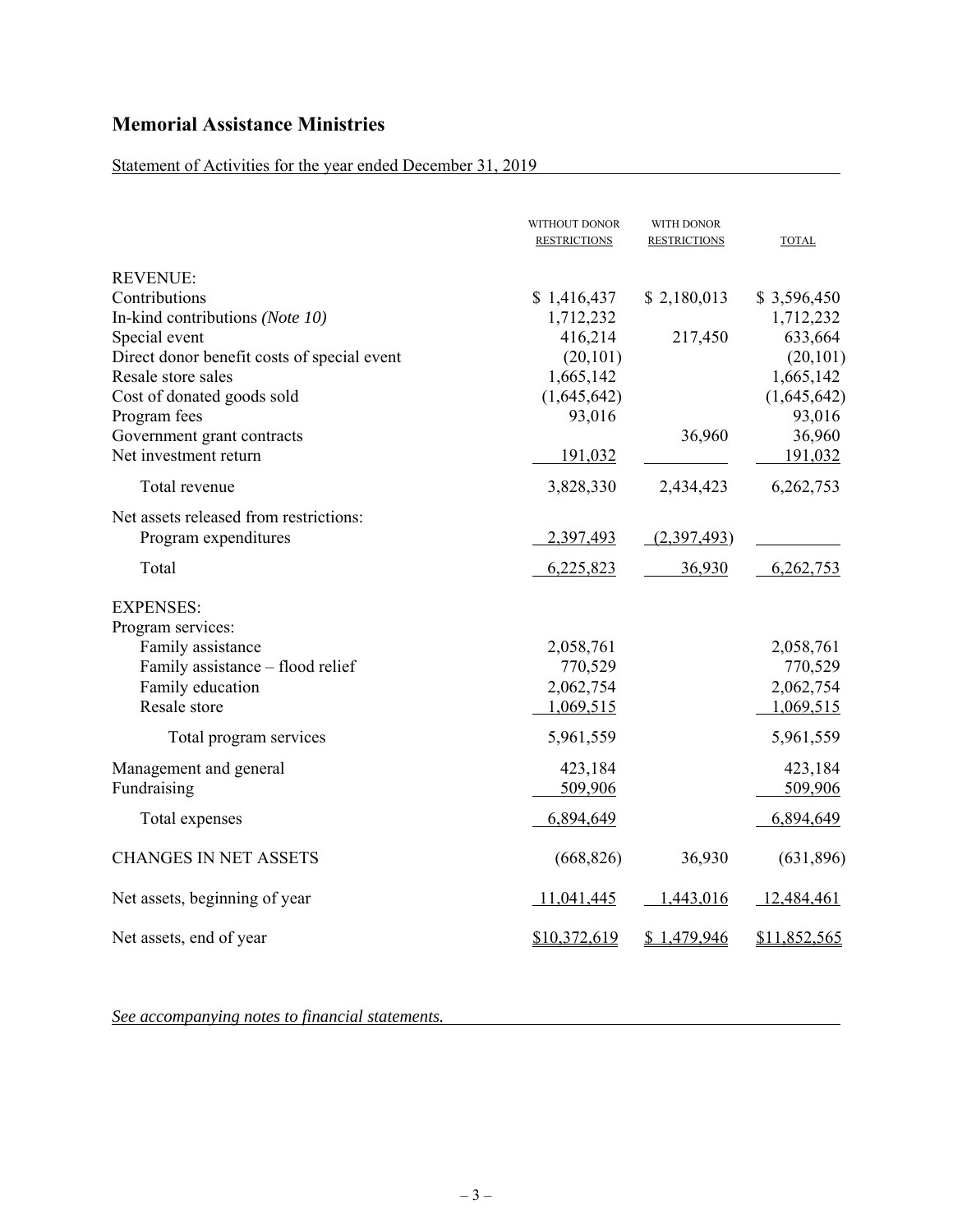### Statement of Activities for the year ended December 31, 2018

|                                             | WITHOUT DONOR<br><b>RESTRICTIONS</b> | WITH DONOR<br><b>RESTRICTIONS</b> | <b>TOTAL</b> |
|---------------------------------------------|--------------------------------------|-----------------------------------|--------------|
| <b>REVENUE:</b>                             |                                      |                                   |              |
| Contributions                               | \$1,334,526                          | \$1,036,886                       | \$2,371,412  |
| In-kind contributions (Note 10)             | 1,830,916                            |                                   | 1,830,916    |
| Contribution from Literacy Advance of       |                                      |                                   |              |
| Houston, Inc.                               | 276,754                              | 165,311                           | 442,065      |
| Special event                               | 479,554                              |                                   | 479,554      |
| Direct donor benefit costs of special event | (24,990)                             |                                   | (24,990)     |
| Resale store sales                          | 1,779,575                            |                                   | 1,779,575    |
| Cost of donated goods sold                  | (1,761,472)                          |                                   | (1,761,472)  |
| Program fees                                | 69,710                               |                                   | 69,710       |
| Government grant contracts                  | 105,318                              |                                   | 105,318      |
| Net investment return                       | (70, 379)                            |                                   | (70, 379)    |
| Total revenue                               | 4,019,512                            | 1,202,197                         | 5,221,709    |
| Net assets released from restrictions:      |                                      |                                   |              |
| Program expenditures                        | 2,567,643                            | (2,567,643)                       |              |
| Donor re-designation of restrictions        | 500,000                              | (500,000)                         |              |
| Expiration of time restrictions             | 120,000                              | (120,000)                         |              |
| Total                                       | 7,207,155                            | (1,985,446)                       | 5,221,709    |
| <b>EXPENSES:</b>                            |                                      |                                   |              |
| Program services:                           |                                      |                                   |              |
| Family assistance                           | 1,910,224                            |                                   | 1,910,224    |
| Family assistance - flood relief            | 1,614,247                            |                                   | 1,614,247    |
| Family education                            | 1,366,524                            |                                   | 1,366,524    |
| Resale store                                | 961,789                              |                                   | 961,789      |
| Total program services                      | 5,852,784                            |                                   | 5,852,784    |
|                                             |                                      |                                   |              |
| Management and general                      | 239,271                              |                                   | 239,271      |
| Fundraising                                 | 401,977                              |                                   | 401,977      |
| Total expenses                              | 6,494,032                            |                                   | 6,494,032    |
| <b>CHANGES IN NET ASSETS</b>                | 713,123                              | (1,985,446)                       | (1,272,323)  |
| Net assets, beginning of year               | 10,328,322                           | 3,428,462                         | 13,756,784   |
| Net assets, end of year                     | \$11,041,445                         | \$1,443,016                       | \$12,484,461 |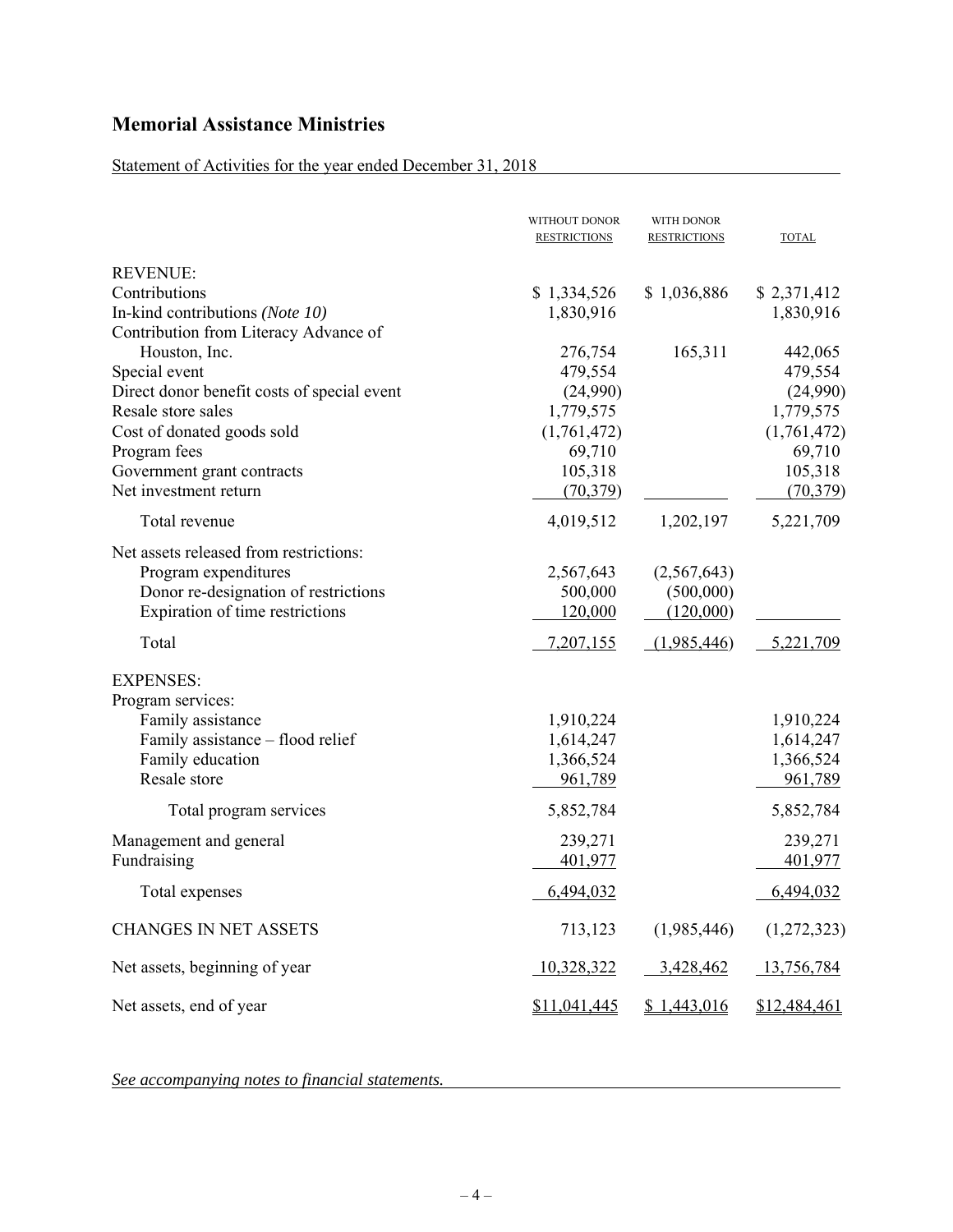### Statements of Cash Flows for the years ended December 31, 2019 and 2018

|                                                                                                                                 |              | 2019        | 2018                         |
|---------------------------------------------------------------------------------------------------------------------------------|--------------|-------------|------------------------------|
| <b>CASH FLOWS FROM OPERATING ACTIVITIES:</b>                                                                                    |              |             |                              |
| Changes in net assets<br>Adjustments to reconcile changes in net assets to net cash<br>provided (used) by operating activities: | $\mathbb{S}$ |             | $(631,896)$ \$ $(1,272,323)$ |
| Depreciation                                                                                                                    |              | 226,505     | 223,281                      |
| Net realized and unrealized (gain) loss on investments<br>Changes in operating assets and liabilities:                          |              | (167, 529)  | 93,851                       |
| Prepaid expenses and other receivables                                                                                          |              | 27,099      | (54,237)                     |
| Resale store inventory                                                                                                          |              | 18,020      | 17,956                       |
| Contributions receivable                                                                                                        |              | (552, 249)  | 1,491,736                    |
| Accounts payable and accrued liabilities                                                                                        |              | 28,858      | 37,116                       |
| Net cash provided (used) by operating activities                                                                                |              | (1,051,192) | 537,380                      |
| CASH FLOWS FROM INVESTING ACTIVITIES:                                                                                           |              |             |                              |
| Purchases of investments                                                                                                        |              | (270,511)   | (749, 111)                   |
| Proceeds from sale of investments                                                                                               |              | 268,787     | 703,051                      |
| Change in cash and money market mutual funds held as investments                                                                |              | (19,248)    | 24,345                       |
| Purchases of property                                                                                                           |              | (58, 353)   | (57, 105)                    |
| Net cash used by investing activities                                                                                           |              | (79, 325)   | (78, 820)                    |
| <b>NET CHANGE IN CASH</b>                                                                                                       |              | (1,130,517) | 458,560                      |
| Cash, beginning of year                                                                                                         |              | 4,892,628   | 4,434,068                    |
| Cash, end of year                                                                                                               |              | 3,762,111   | 4,892,628                    |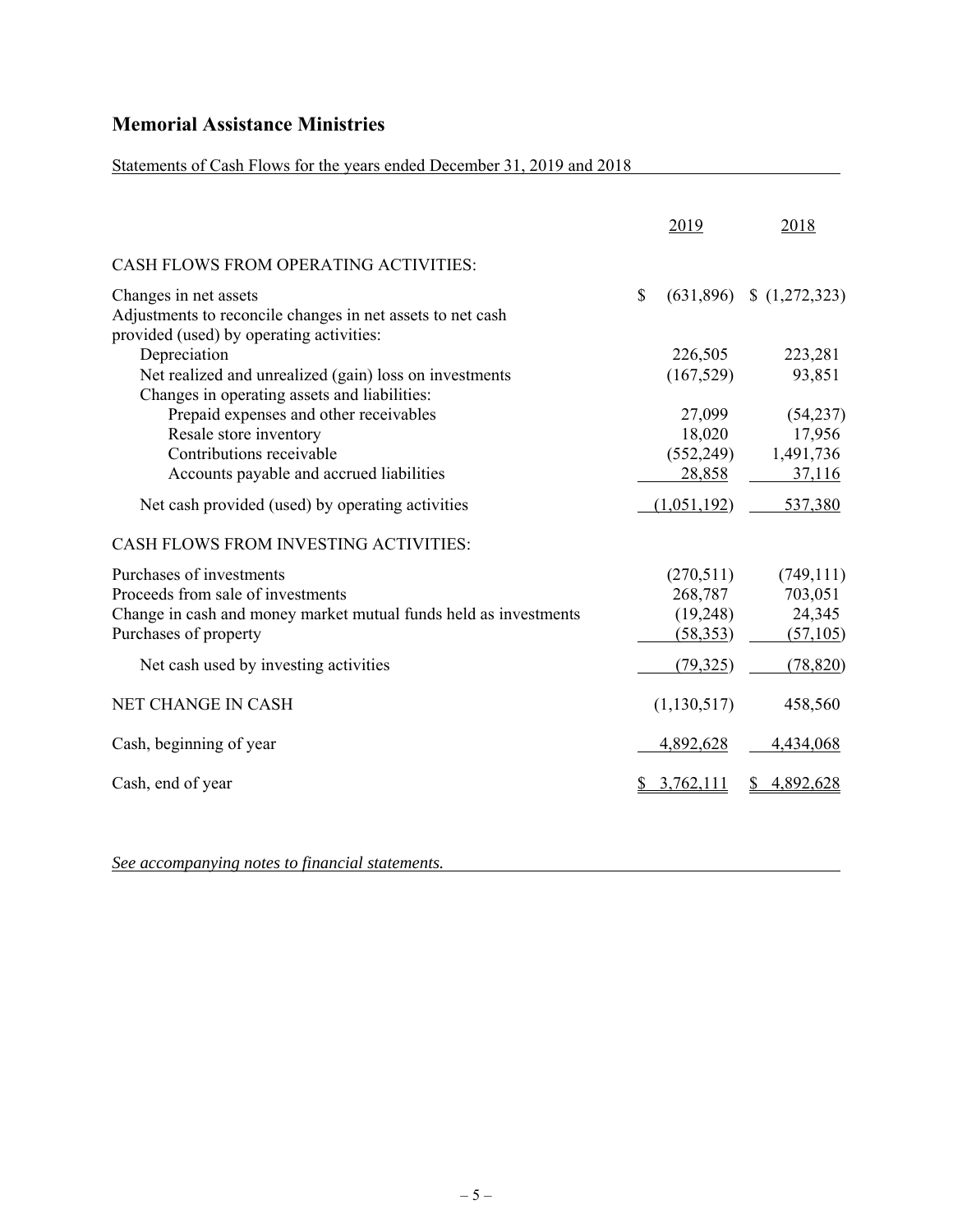Statement of Functional Expenses for the year ended December 31, 2019

|                                                                                                         |     | PROGRAM SERVICES  |                   |  |                   |              | SUPPORTING SERVICES |                    |     |                    |                     |
|---------------------------------------------------------------------------------------------------------|-----|-------------------|-------------------|--|-------------------|--------------|---------------------|--------------------|-----|--------------------|---------------------|
|                                                                                                         |     | <b>FAMILY</b>     | <b>FAMILY</b>     |  | <b>MAM RESALE</b> |              |                     | <b>MANAGEMENT</b>  |     |                    | <b>TOTAL</b>        |
| <b>EXPENSES</b>                                                                                         |     | <b>ASSISTANCE</b> | <b>EDUCATION</b>  |  | <b>STORE</b>      | <b>TOTAL</b> |                     | <b>AND GENERAL</b> |     | <b>FUNDRAISING</b> | <b>EXPENSES</b>     |
| Salaries and related costs                                                                              | \$. | 785,971           | $$1,597,072$ \ \$ |  | 717,416           | \$3,100,459  | <sup>S</sup>        | 288,953            | \$. | 446,340            | \$3,835,752         |
| Direct assistance                                                                                       |     | 801,298           | 33,286            |  |                   | 834,584      |                     |                    |     |                    | 834,584             |
| Direct assistance – flood relief                                                                        |     | 770,529           |                   |  |                   | 770,529      |                     |                    |     |                    | 770,529             |
| Professional services                                                                                   |     | 46,844            | 146,478           |  | 37,095            | 230,417      |                     | 102,438            |     | 10,670             | 343,525             |
| Grant for Hurricane Harvey assistance                                                                   |     | 323,568           |                   |  |                   | 323,568      |                     |                    |     |                    | 323,568             |
| Depreciation                                                                                            |     | 39,662            | 42,300            |  | 130,153           | 212,115      |                     | 8,100              |     | 6,290              | 226,505             |
| Equipment rental                                                                                        |     | 10,333            | 142,152           |  | 4,083             | 156,568      |                     | 75                 |     | 9                  | 156,652             |
| Utilities                                                                                               |     | 12,506            | 11,825            |  | 45,209            | 69,540       |                     | 2,200              |     | 1,870              | 73,610              |
| Supplies                                                                                                |     | 11,437            | 24,577            |  | 20,175            | 56,189       |                     | 7,371              |     | 7,122              | 70,682              |
| Insurance                                                                                               |     | 8,790             | 11,932            |  | 37,978            | 58,700       |                     | 5,194              |     | 1,649              | 65,543              |
| Repairs and maintenance                                                                                 |     | 7,055             | 7,348             |  | 26,793            | 41,196       |                     | 1,252              |     | 1,053              | 43,501              |
| Bank charges                                                                                            |     |                   | 956               |  | 26,660            | 27,616       |                     | 9                  |     | 10,739             | 38,364              |
| Professional development                                                                                |     | 1,424             | 16,703            |  | 2,513             | 20,640       |                     | 2,164              |     | 4,276              | 27,080              |
| Marketing                                                                                               |     | 641               | 1,783             |  | 9,485             | 11,909       |                     | 3,020              |     | 10,328             | 25,257              |
| Communications                                                                                          |     | 3,996             | 11,808            |  | 697               | 16,501       |                     | 794                |     | 734                | 18,029              |
| Printing and postage                                                                                    |     | 2,928             | 3,729             |  | 1,711             | 8,368        |                     | 618                |     | 8,484              | 17,470              |
| Other                                                                                                   |     | 2,308             | 10,805            |  | 9,547             | 22,660       |                     | 996                |     | 342                | 23,998              |
| Total expenses                                                                                          |     | \$2,829,290       | \$2,062,754       |  | \$1,069,515       | \$5,961,559  | S                   | 423,184            |     | 509,906            | 6,894,649           |
| Cost of donated goods sold<br>Direct donor benefit costs of special event – meal costs and venue rental |     |                   |                   |  |                   |              |                     |                    |     |                    | 1,645,642<br>20,101 |
| Total                                                                                                   |     |                   |                   |  |                   |              |                     |                    |     |                    | \$8,560,392         |
|                                                                                                         |     |                   |                   |  |                   |              |                     |                    |     |                    |                     |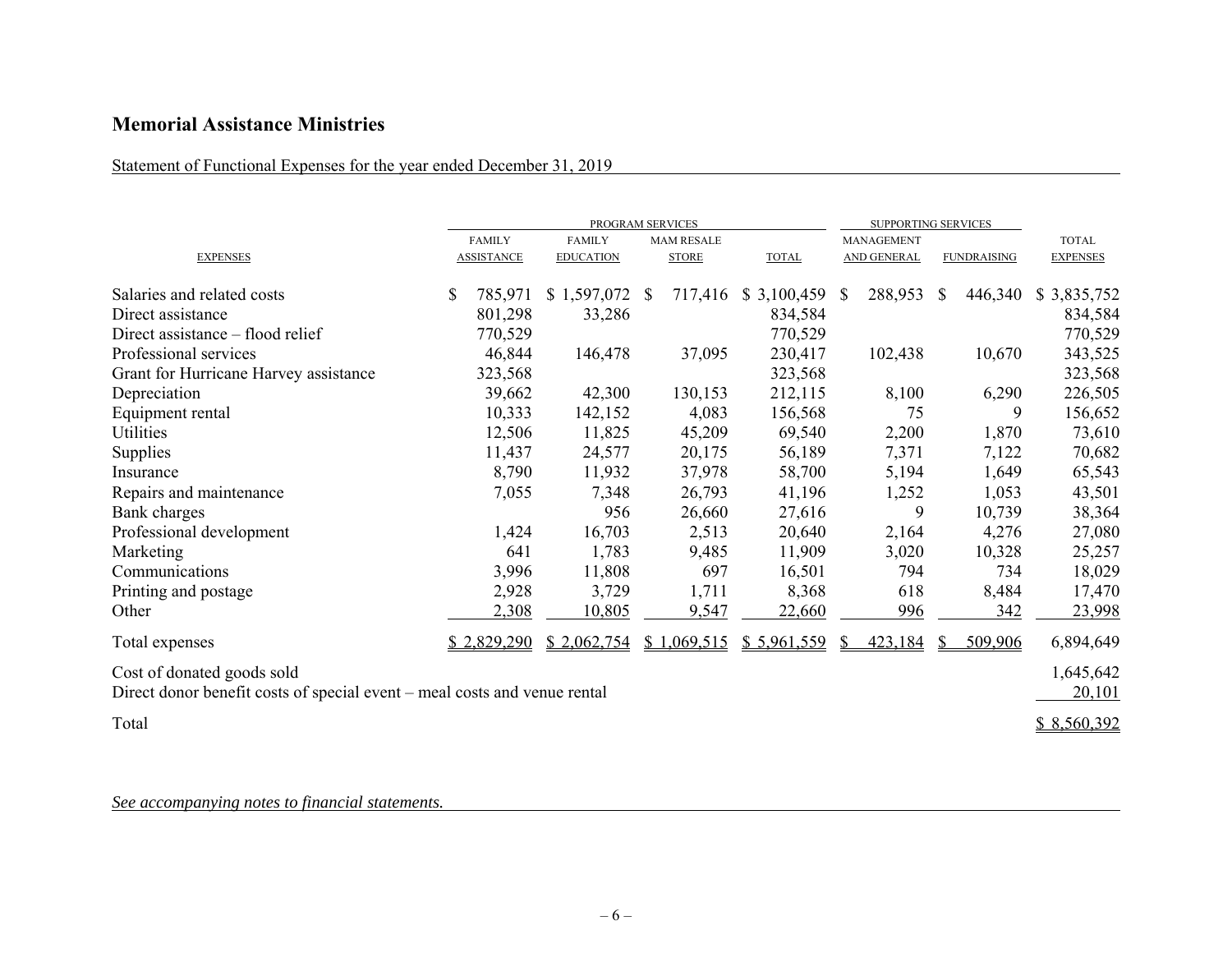Statement of Functional Expenses for the year ended December 31, 2018

|                                                                                                         | PROGRAM SERVICES  |                  |              |                   |              | <b>SUPPORTING SERVICES</b> |                   |              |                    |                     |  |
|---------------------------------------------------------------------------------------------------------|-------------------|------------------|--------------|-------------------|--------------|----------------------------|-------------------|--------------|--------------------|---------------------|--|
|                                                                                                         | <b>FAMILY</b>     | <b>FAMILY</b>    |              | <b>MAM RESALE</b> |              |                            | <b>MANAGEMENT</b> |              |                    | <b>TOTAL</b>        |  |
| <b>EXPENSES</b>                                                                                         | <b>ASSISTANCE</b> | <b>EDUCATION</b> |              | <b>STORE</b>      | <b>TOTAL</b> |                            | AND GENERAL       |              | <b>FUNDRAISING</b> | <b>EXPENSES</b>     |  |
| Salaries and related costs                                                                              | \$<br>911,439     | \$1,063,550      | <sup>S</sup> | 624,311           | \$2,599,300  | S.                         | 181,961           | <sup>S</sup> | 343,200            | \$3,124,461         |  |
| Direct assistance                                                                                       | 1,244,899         | 33,796           |              |                   | 1,278,695    |                            |                   |              |                    | 1,278,695           |  |
| Direct assistance – flood relief                                                                        | 1,185,990         |                  |              |                   | 1,185,990    |                            |                   |              |                    | 1,185,990           |  |
| Professional services                                                                                   | 44,098            | 120,175          |              | 40,267            | 204,540      |                            | 29,340            |              | 9,507              | 243,387             |  |
| Depreciation                                                                                            | 38,898            | 42,254           |              | 128,196           | 209,348      |                            | 8,347             |              | 5,586              | 223,281             |  |
| Equipment rental                                                                                        | 31,690            | 31,822           |              | 6,161             | 69,673       |                            |                   |              |                    | 69,673              |  |
| Utilities                                                                                               | 12,696            | 10,636           |              | 44,363            | 67,695       |                            | 2,110             |              | 1,793              | 71,598              |  |
| Supplies                                                                                                | 11,089            | 18,275           |              | 21,660            | 51,024       |                            | 4,704             |              | 14,450             | 70,178              |  |
| Insurance                                                                                               | 8,227             | 8,467            |              | 35,218            | 51,912       |                            | 4,548             |              | 1,494              | 57,954              |  |
| Repairs and maintenance                                                                                 | 5,841             | 4,895            |              | 19,825            | 30,561       |                            | 971               |              | 825                | 32,357              |  |
| Bank charges                                                                                            |                   | 896              |              | 26,727            | 27,623       |                            |                   |              | 6,723              | 34,346              |  |
| Professional development                                                                                | 10,394            | 13,147           |              | 3,014             | 26,555       |                            | 2,814             |              | 3,114              | 32,483              |  |
| Marketing                                                                                               | 431               | 372              |              | 3,786             | 4,589        |                            | 578               |              | 6,213              | 11,380              |  |
| Communications                                                                                          | 6,572             | 8,392            |              | 1,385             | 16,349       |                            | 1,083             |              | 1,336              | 18,768              |  |
| Printing and postage                                                                                    | 3,835             | 3,893            |              | 1,215             | 8,943        |                            | 412               |              | 7,325              | 16,680              |  |
| Other                                                                                                   | 8,372             | 5,954            |              | 5,661             | 19,987       |                            | 2,403             |              | 411                | 22,801              |  |
| Total expenses                                                                                          | \$3,524,471       | \$1,366,524      | S.           | 961,789           | \$5,852,784  | S.                         | 239,271           |              | 401,977            | 6,494,032           |  |
| Cost of donated goods sold<br>Direct donor benefit costs of special event – meal costs and venue rental |                   |                  |              |                   |              |                            |                   |              |                    | 1,761,472<br>24,990 |  |
| Total                                                                                                   |                   |                  |              |                   |              |                            |                   |              |                    | \$8,280,494         |  |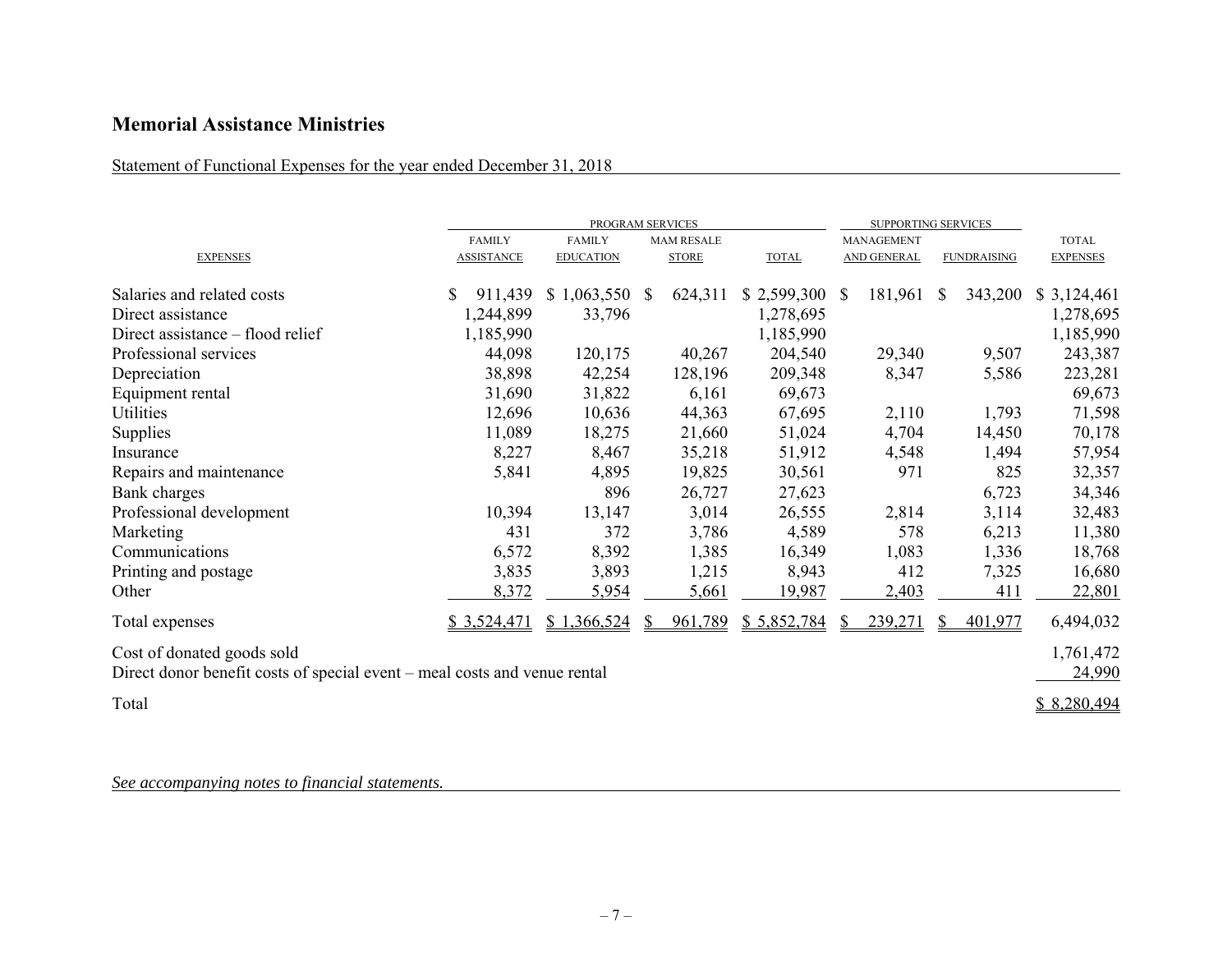Notes to Financial Statements for the years ended December 31, 2019 and 2018

#### **NOTE 1 – ORGANIZATION**

Organization – Memorial Assistance Ministries (MAM) is a nonprofit corporation ensuring families in west and near northwest Houston have the means to meet their basic needs. Since 1983, MAM has provided a platform for neighbors to help neighbors, and continues to be supported by faith communities and a wide range of funders in the Houston area. In 2019, MAM impacted the lives of over 28,000 people.

MAM helps families avoid homelessness and become more self-sufficient by offering a wide variety of programs and services that create pathways to improved employment status, financial management, housing stability and health.

*Family Assistance* helps families maintain financial stability as they work toward becoming more selfsufficient. Services include: Financial Assistance for rent, utilities, transportation, medical, vision and dental care; Navigation Services and Case Management; Public Benefits Enrollment Assistance for Harris Health System Financial Assistance program, Medicaid, CHIP, Children's Medicaid and SNAP (Supplemental Nutrition Assistance Program); Back to School and Christmas Share.

*Family Education* offers classes and support for building essential skills to achieve personal, financial and career goals. Programs include: Employment Services, English as a Second Language (ESL), Citizenship Preparation, Financial Education and Coaching, Immigration and Legal Services, and Mental Health Counseling.

*MAM Resale* sells donated goods to provide a low-cost source of clothing, furniture, books, toys, and household goods to families served by MAM and to others in the community. The store is staffed with regular volunteers and serves as a site for court-ordered community service and local volunteer organizations. Students from MAM's ESL and employment programs also volunteer to improve their skills.

Federal income tax status – MAM is exempt from federal income tax under  $\S501(c)(3)$  of the Internal Revenue Code and is classified as a public charity under §509(a)(2).

#### **NOTE 2 – SUMMARY OF SIGNIFICANT ACCOUNTING POLICIES**

Cash – At times, bank deposits exceed the federally insured limit per depositor per institution.

Resale store inventory is carried at the lower of cost or net realizable value. Cost is the average cost of purchased inventory and the estimated fair value at the date of gift for donated inventory.

Contributions receivable that are expected to be collected within one year are reported at net realizable value. Contributions receivable that are expected to be collected after one year are discounted, if material, to estimate the present value of future cash flows. An allowance is provided for uncollectible receivables when management believes that the balances may not be collected in full.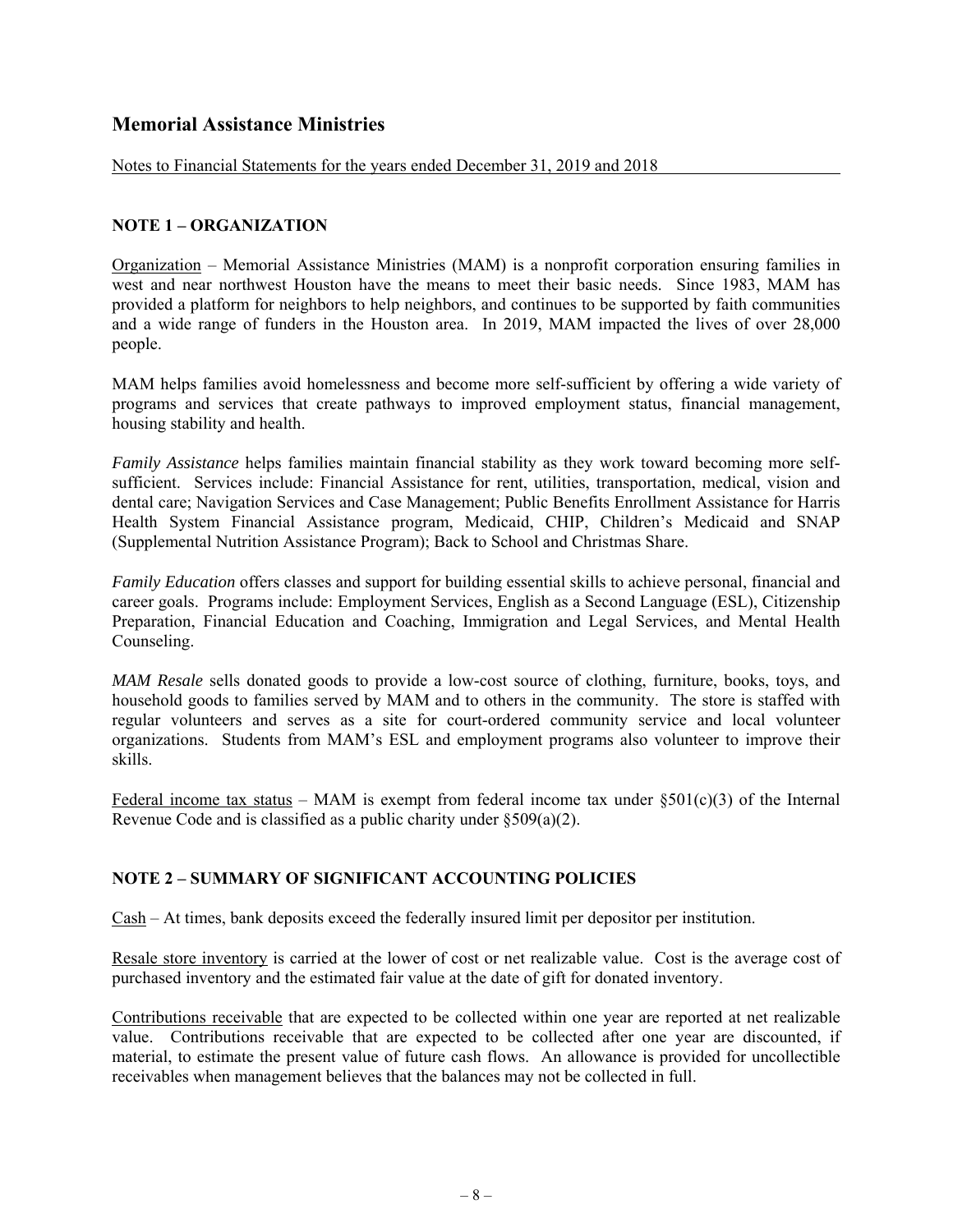Investments are reported at fair value. Net investment return consists of interest and dividends, realized and unrealized gains and losses, net of external and direct internal investment expenses.

Property is reported at cost if purchased or at fair value at the date of gift if donated. Generally, acquisitions of property and equipment in excess of \$500 are capitalized. Depreciation is provided using the straight-line method over estimated useful lives of 5 to 40 years.

Net asset classification – Net assets, revenue, gains and losses are classified based on the existence or absence of donor-imposed restrictions, as follows:

- *Net assets without donor restrictions* are not subject to donor-imposed restrictions even though their use may be limited in other respects such as by contract or board designation.
- *Net assets with donor restrictions* are subject to donor-imposed restrictions. Restrictions may be temporary in nature, such as those that will be met by the passage of time or use for a purpose specified by the donor, or may be perpetual in nature, where the donor stipulates that resources be maintained in perpetuity. Net assets are released from restrictions when the stipulated time has elapsed, or purpose has been fulfilled, or both.

Contributions and government grant contracts (grants) are recognized as revenue at fair value when an unconditional commitment is received from the donor. Contributions and grants received with donor stipulations that limit their use are classified as with donor restrictions. Conditional contributions and grants are subject to one or more barriers that must be overcome before MAM is entitled to receive or retain funding. Conditional contributions and grants are recognized as revenue at fair value when the conditions have been met. Funding received before conditions are met is reported as refundable advances.

Donated materials and services – Donated materials are recognized at fair value as contributions when an unconditional commitment is received from the donor. The related expense is recognized as the item is used or sold. Contributions of services are recognized when services received (a) create or enhance nonfinancial assets or (b) require specialized skills, are provided by individuals possessing those skills, and would typically need to be purchased if not provided by donation.

Revenue recognition – Program fees and retail store sales are recognized when goods or services are provided to a customer, in an amount that reflects the consideration MAM expects to be entitled to in exchange for those goods or services. Payment is due at point of sale or program registration. The nature of these services does not give rise to contract costs or any variable considerations, warranties or other obligations. Sales and fees are from customers residing in or near Harris County, Texas. There are no receivables or deferred revenues associated with this revenue.

Cost of donated goods sold is based on the estimated fair value of the donated goods that are sold in the resale store.

Functional allocation of expenses – Expenses are reported by their functional classification. Program services are the direct conduct or supervision of activities that fulfill the purposes for which the organization exists. Fundraising activities include the solicitation of contributions of money, securities, materials, facilities, other assets, and time. Management and general activities are not directly identifiable with specific program or fundraising activities. Expenses that are attributable to more than one activity are allocated among the activities benefitted. Salaries and related costs are allocated on the basis of estimated time and effort expended. Depreciation, security, utilities and other occupancy costs are allocated based on square footage.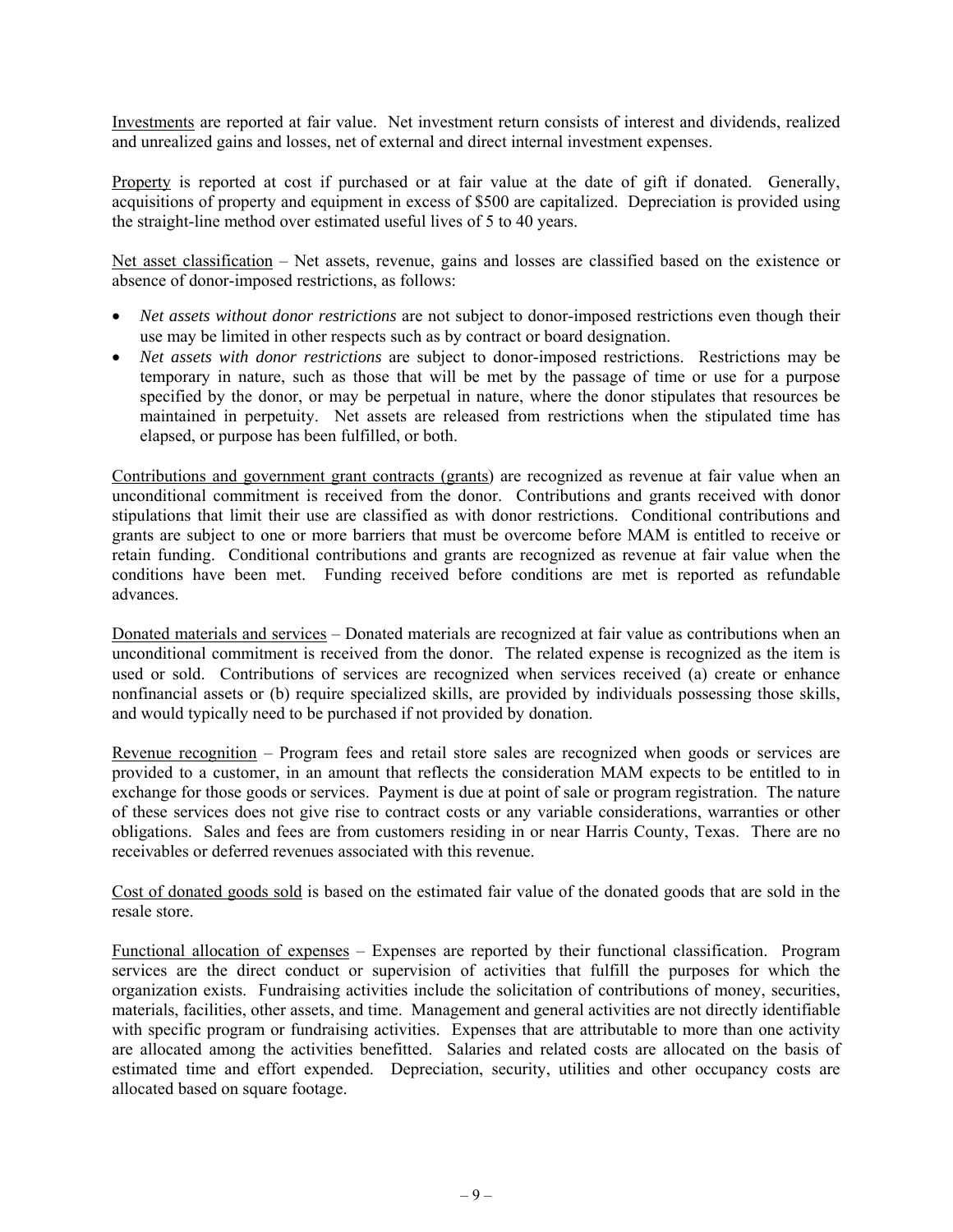Estimates – Management must make estimates and assumptions to prepare financial statements in accordance with generally accepted accounting principles. These estimates and assumptions affect the reported amounts of assets and liabilities, the disclosure of contingent assets and liabilities, the amounts reported as revenue and expenses, and the allocation of expenses among various functions. Actual results could vary from the estimates that were used.

Recent financial accounting pronouncements – In February 2016, the Financial Accounting Standards Board (FASB) issued Accounting Standards Update (ASU) 2016-02, *Leases (Topic 842)*. Under this ASU, a lessee should recognize in the statement of financial position a lease liability and a lease asset representing its right to use the underlying asset for the term of the lease for both finance and operating leases. An entity may make an accounting policy election not to recognize lease assets and lease liabilities for leases with a term of 12 months or less. Recognition, measurement and presentation of expenses and cash flows arising from a lease by a lessee have not changed significantly. Qualitative and quantitative disclosures are required by lessees and lessors to enable users of financial statements to assess the amount, timing and uncertainty of cash flows arising from leases. MAM is required to adopt this ASU for fiscal year 2021. Management has not yet determined the impact adoption of this ASU will have on the financial statements.

MAM adopted ASU 2014-09, *Revenue from Contracts with Customers (Topic 606)*. The core principal of the new guidance is that the entity should recognize revenue in an amount that reflects the consideration to which it expects to be entitled in exchange for transferred goods or services using a 5 step process to determine when performance obligations are satisfied and revenue is recognized and requires expanded disclosures related to the nature, amount, timing and uncertainty of revenue and cash flows from contracts with customers. MAM adopted the new standard effective January 1, 2018, using the full retrospective method. The timing and amount of revenue recognized previously is consistent with how revenue is recognized under this new standard and therefore, adoption of this ASU had no impact on total beginning net assets or changes in net assets for 2018 but resulted in additional disclosures and changes in presentation.

In conjunction with the adoption of ASU 2014-09, MAM adopted ASU 2018-08, *Not-for-Profit Entities (Topic 958): Clarifying the Scope and the Accounting Guidance for Contributions Received and Contributions Made*. The amendments in this ASU clarify and improve current guidance about whether a transfer of assets (or the reduction, settlement, or cancellation of liabilities) is a contribution or an exchange transaction and provide additional guidance on determining whether a contribution is conditional or unconditional. MAM adopted the new standard effective January 1, 2019. Adoption of this ASU had no impact on total beginning net assets for 2019 or changes in net assets for 2019.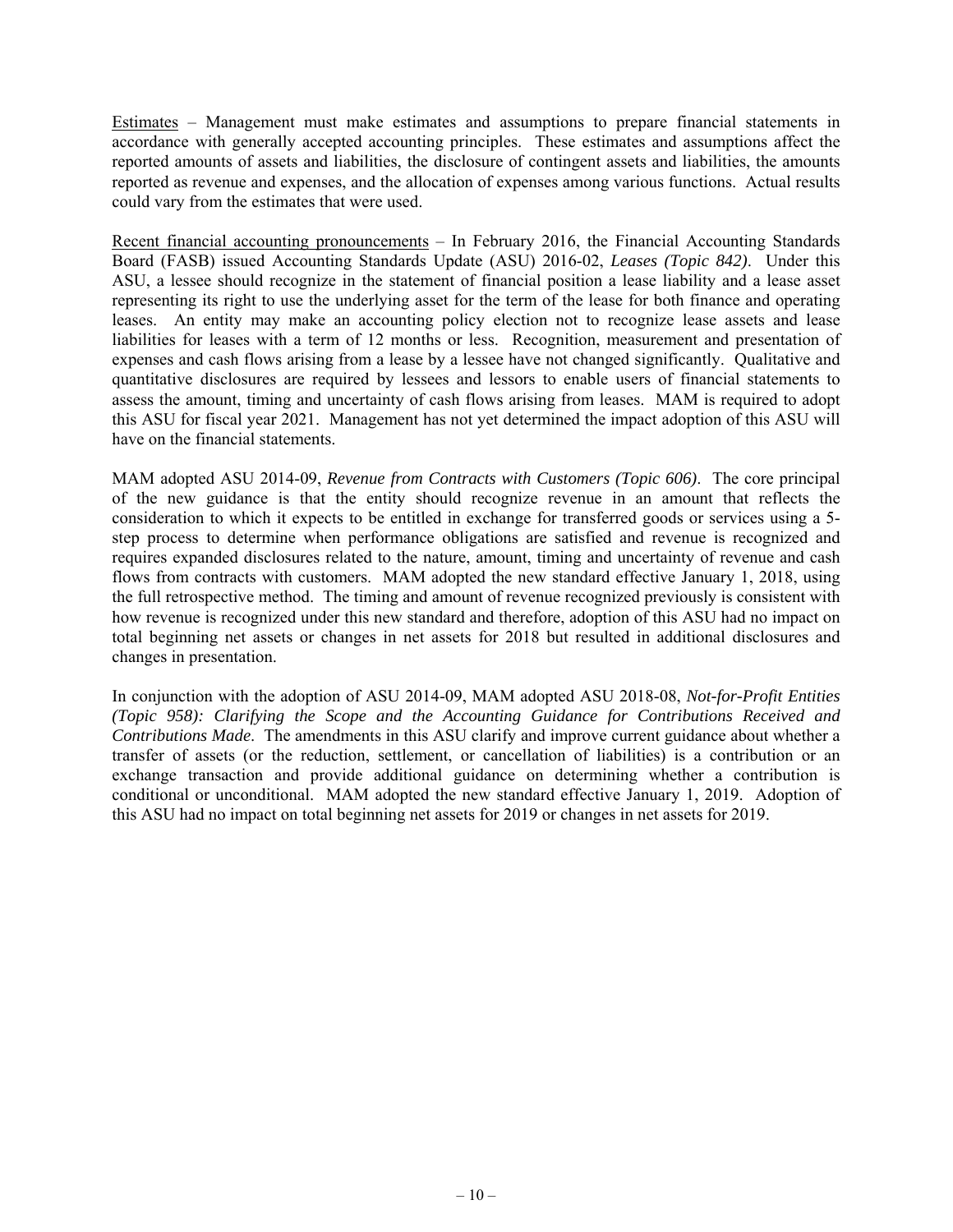#### **NOTE 3 – LIQUIDITY AND AVAILABILITY OF RESOURCES**

Financial assets available to meet cash needs for general expenditures within one year of December 31 are comprised of the following:

|                                                              | 2019             | 2018                      |
|--------------------------------------------------------------|------------------|---------------------------|
| Financial assets:                                            |                  |                           |
| Cash                                                         | \$.<br>3,762,111 | 4,892,628<br><sup>S</sup> |
| Receivables                                                  | 7,433            | 4,225                     |
| Contributions receivable, net                                | 1,132,717        | 605,233                   |
| Investments                                                  | 1,183,453        | 994,952                   |
| Total financial assets                                       | 6,085,714        | 6,497,038                 |
| Less financial assets not available for general expenditure: |                  |                           |
| Contributions receivable due in more than one year           | (84,338)         |                           |
| Board-designated endowment                                   | (1, 183, 453)    | (994, 952)                |
| Total financial assets available for general expenditure     | 4,817,923        | 5,502,086                 |

For purposes of analyzing resources available to meet general expenditures over a 12-month period, MAM considers all expenditures related to its ongoing activities to be general expenditures. MAM has a policy to structure its financial assets to be available as its general expenditures, liabilities, and other obligations become due. MAM has a board-designated endowment that it does not intend to make available for general expenditures within one year; however, the funds remain available to be spent at the discretion of the Board of Directors.

#### **NOTE 4 – CONTRIBUTIONS RECEIVABLE**

Contributions receivable consist of the following:

|                                         | 2019                    | 2018    |
|-----------------------------------------|-------------------------|---------|
| Contributions receivable                | $$1,119,237$ $$566,988$ |         |
| Allowance for uncollectible receivables | (5,000)                 | (5,000) |
| Contributions receivable, net           | 1.114.237               | 561.988 |

Contributions receivable at December 31, 2019 are expected to be collected as follows:

| Receivable in less than one year | \$ 1,029,899 |
|----------------------------------|--------------|
| Receivable in one to five years  | 84,338       |
| Total contributions receivable   | \$1,114,237  |

At December 31, 2019 and 2018, 58% and 61% of contributions receivable are due from two donors. Approximately 37% of contributions recognized for the year ended December 31, 2019 were from two donors.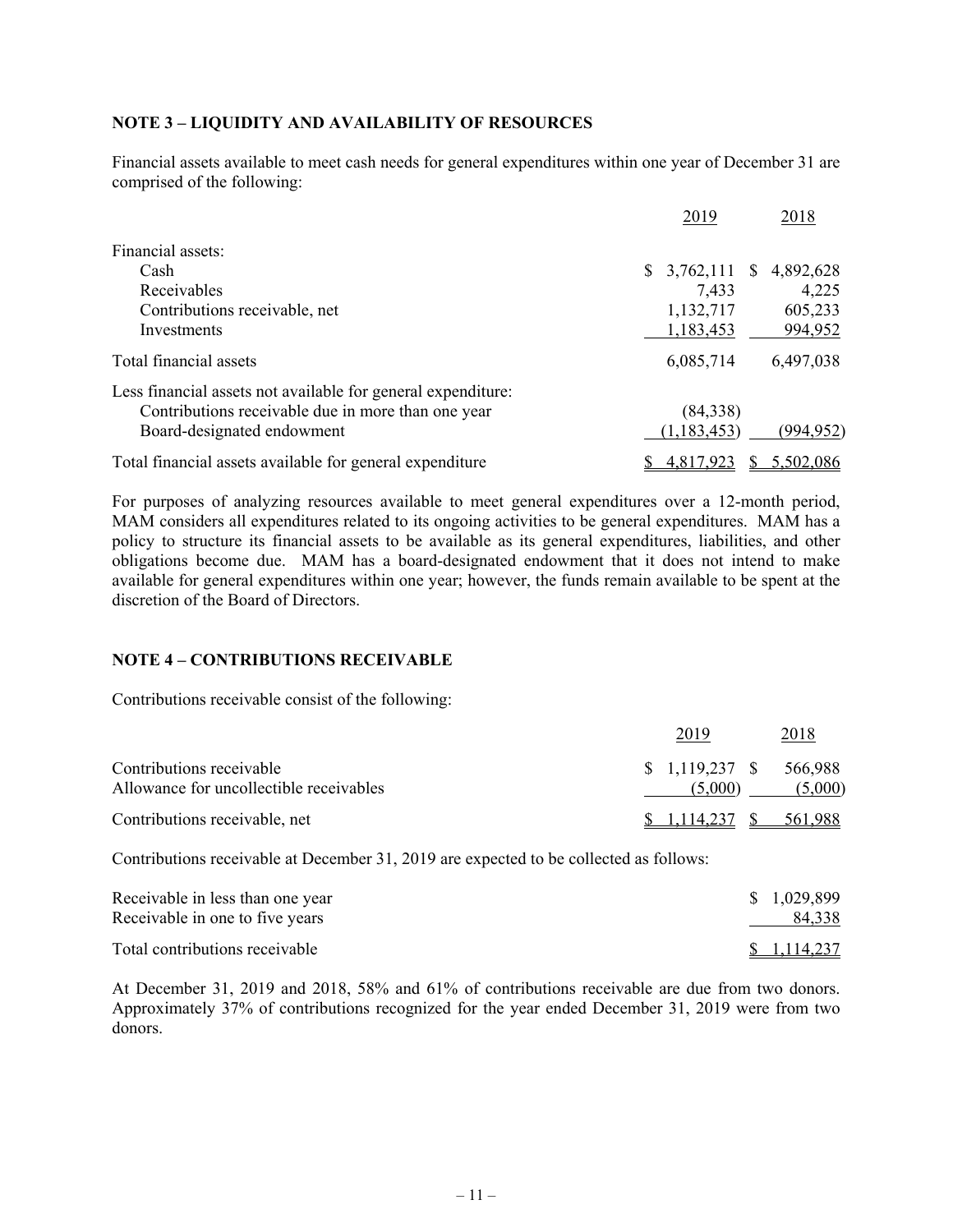#### **NOTE 5 – INVESTMENTS AND FAIR VALUE MEASUREMENTS**

Generally accepted accounting principles require that certain assets and liabilities be reported at fair value and establish a hierarchy that prioritizes inputs used to measure fair value. Fair value is the price that would be received to sell an asset or paid to transfer a liability in an orderly transaction between market participants at the measurement date. The three levels of the fair value hierarchy are as follows:

- Level 1 Inputs are unadjusted quoted prices in active markets for identical assets or liabilities that the reporting entity has the ability to access at the reporting date.
- Level 2 Inputs are other than quoted prices included in Level 1, which are either directly observable or can be derived from or corroborated by observable market data at the reporting date.
- *Level 3* Inputs are not observable and are based on the reporting entity's assumptions about the inputs market participants would use in pricing the asset or liability.

|                                            | LEVEL 1       | LEVEL 2       | LEVEL 3 | <b>TOTAL</b>  |
|--------------------------------------------|---------------|---------------|---------|---------------|
| Mutual funds:                              |               |               |         |               |
| Strategic income                           | \$<br>232,383 |               |         | \$<br>232,383 |
| International growth                       | 145,644       |               |         | 145,644       |
| Large-cap value                            | 111,208       |               |         | 111,208       |
| Risk parity                                | 110,893       |               |         | 110,893       |
| Global real estate and emerging markets    | 81,277        |               |         | 81,277        |
| Equity growth                              | 60,577        |               |         | 60,577        |
| MLP and energy                             | 59,783        |               |         | 59,783        |
| Money market                               | 33,192        |               |         | 33,192        |
| Corporate bonds                            |               | \$<br>231,631 |         | 231,631       |
| Short maturity exchange-traded funds       | 69,081        |               |         | 69,081        |
| International equity exchange-traded funds | 47,784        |               |         | 47,784        |
| Total assets measured at fair value        | 951,822       | 231,631       |         | 1,183,453     |

Assets measured at fair value at December 31, 2019 are as follows:

Assets measured at fair value at December 31, 2018 are as follows:

|                                            | LEVEL 1       |   | LEVEL 2 | LEVEL 3 | <b>TOTAL</b>  |
|--------------------------------------------|---------------|---|---------|---------|---------------|
| Mutual funds:                              |               |   |         |         |               |
| Strategic income                           | \$<br>203,590 |   |         |         | \$<br>203,590 |
| International growth                       | 122,410       |   |         |         | 122,410       |
| Risk parity                                | 96,205        |   |         |         | 96,205        |
| Global real estate and emerging markets    | 64,679        |   |         |         | 64,679        |
| Equity growth                              | 38,814        |   |         |         | 38,814        |
| MLP and energy                             | 63,664        |   |         |         | 63,664        |
| Money market                               | 13,944        |   |         |         | 13,944        |
| Corporate bonds                            |               | S | 199,455 |         | 199,455       |
| U. S. equity securities                    | 147,024       |   |         |         | 147,024       |
| International equity exchange-traded funds | 45,167        |   |         |         | 45,167        |
| Total assets measured at fair value        | 795,497       |   | 199,455 |         | 994,952       |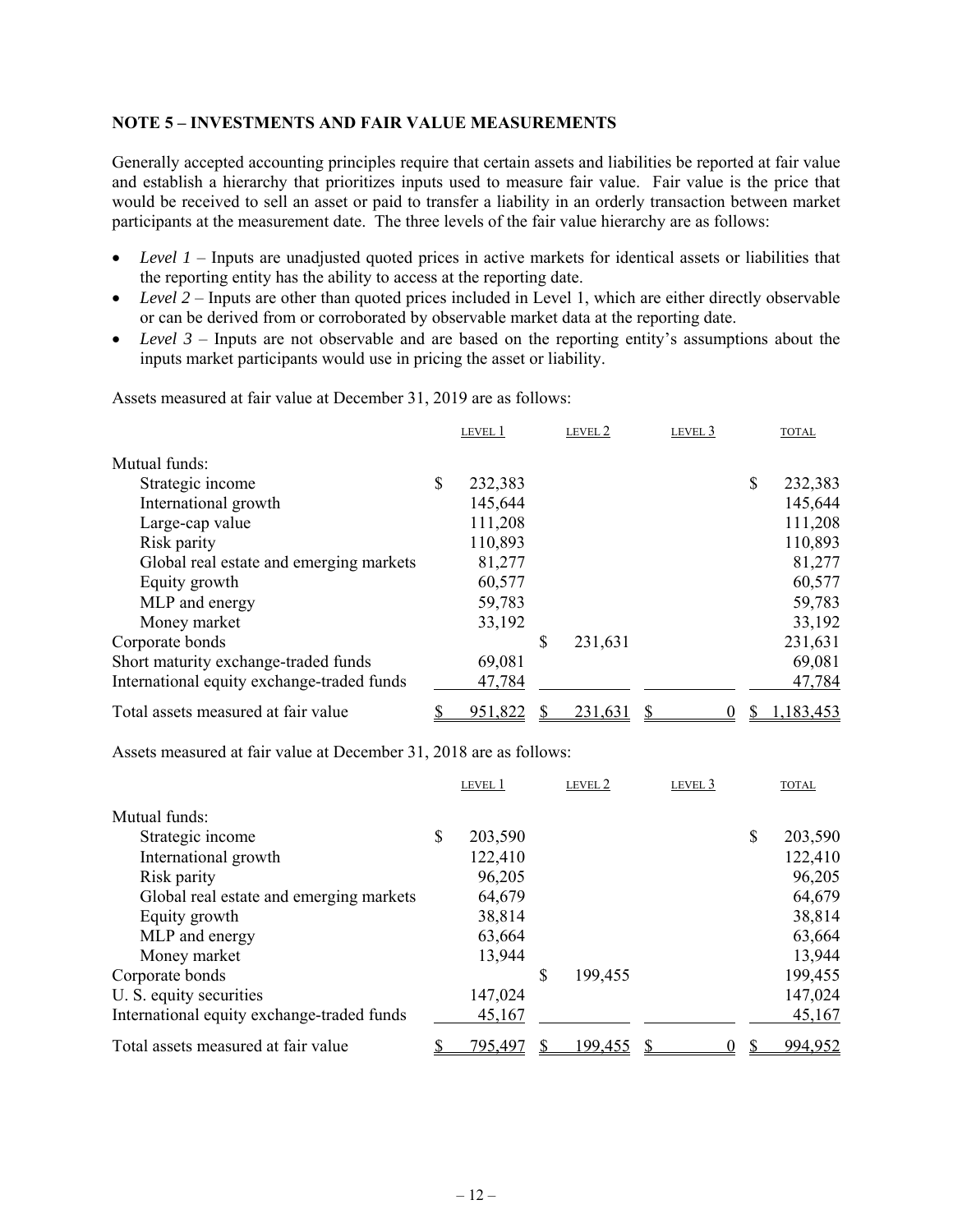Valuation methods used for assets measured at fair value are as follows:

- *Mutual funds* are valued at the reported net asset value of shares held.
- *Corporate bonds* are valued using prices obtained from independent quotation bureaus that use computerized valuation formulas which may include market-corroborated inputs for credit risk factors, interest rate and yield curves and broker quotes to calculate fair values.
- *Exchange-traded funds* and *equity securities* are valued at the closing price reported on the active market on which the individual securities or funds are traded.

These valuation methods may produce a fair value that may not be indicative of net realizable value or reflective of future fair values. Furthermore, while MAM believes its valuation methods are appropriate, the use of different methods or assumptions could result in a different fair value measurement at the reporting date.

Investments are exposed to various risks such as interest rate, market, and credit risks. Because of these risks, it is at least reasonably possible that changes in the values of investment securities will occur in the near term and that such changes could materially affect the amounts reported in the statement of financial position and statement of activities.

### **NOTE 6 – PROPERTY**

Property consists of the following:

|                                    | 2019             | 2018        |
|------------------------------------|------------------|-------------|
| Land and improvements              | \$<br>790,105 \$ | 790,105     |
| <b>Buildings</b>                   | 6,347,355        | 6,347,355   |
| Equipment, furniture, and fixtures | 645,954          | 587,600     |
| Total property, at cost            | 7,783,414        | 7,725,060   |
| Accumulated depreciation           | (2,274,064)      | (2,047,558) |
| Property, net                      | 5,509,350        | 5,677,502   |

#### **NOTE 7 – NET ASSETS WITHOUT DONOR RESTRICTIONS**

Net assets without donor restrictions consist of the following:

|                                             | 2019                        | 2018      |
|---------------------------------------------|-----------------------------|-----------|
| Undesignated                                | $$3,679,816$ $$4,368,991$   |           |
| Property, net                               | 5,509,350                   | 5,677,502 |
| Board-designated endowment                  | 1,183,453                   | 994,952   |
| Total net assets without donor restrictions | $$10,372,619$ $$11,041,445$ |           |

#### **NOTE 8 – BOARD-DESIGNATED ENDOWMENT**

The MAM Endowment Fund (the Fund) is a board-designated endowment established by the Board of Directors (the Board) for the long-term support of MAM's operations.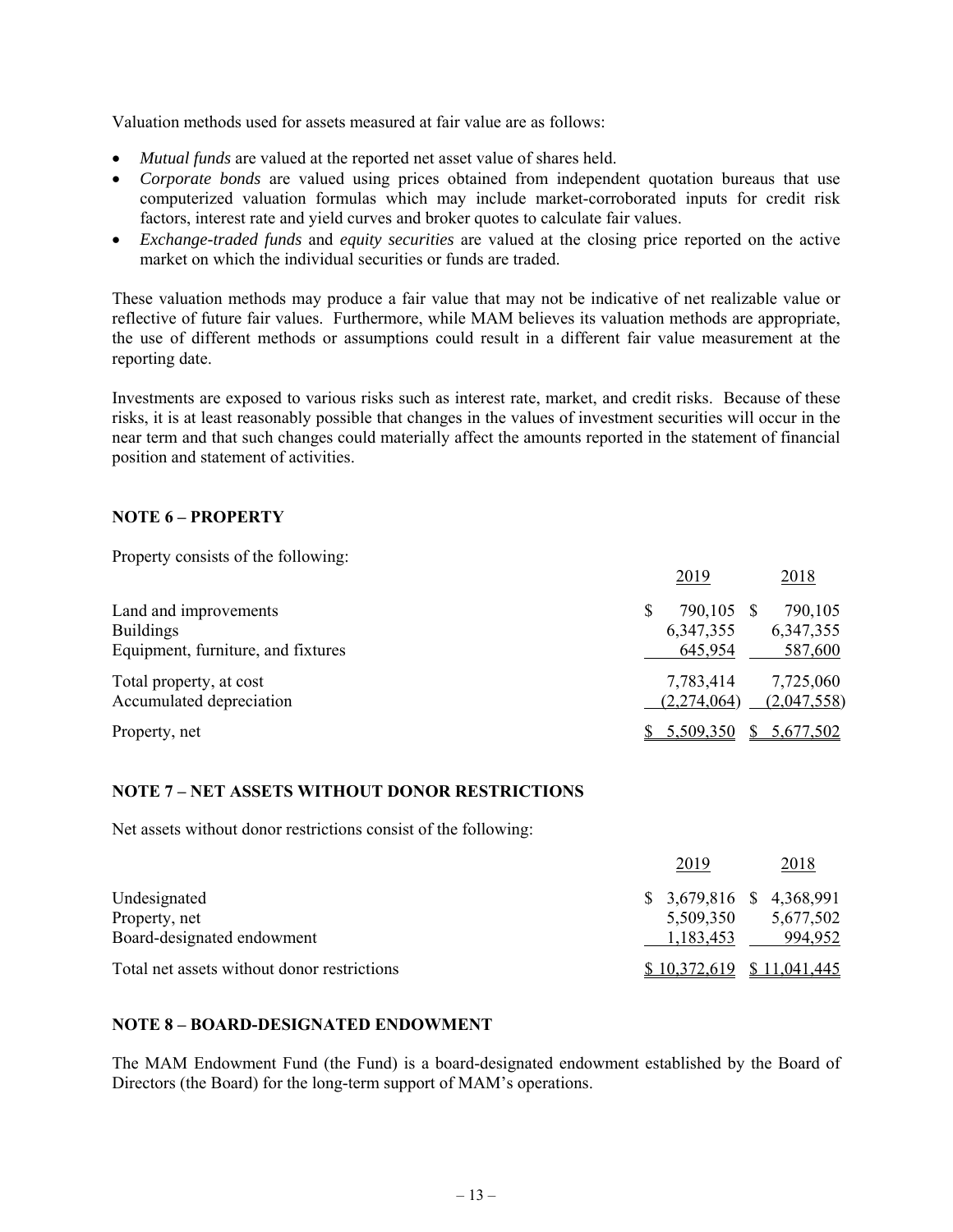Changes in net assets of the board-designated endowment fund are as follows:

|                                         | WITHOUT DONOR<br><b>RESTRICTIONS</b> |           |
|-----------------------------------------|--------------------------------------|-----------|
| Endowment net assets, December 31, 2017 | S.                                   | 1,067,088 |
|                                         |                                      |           |
| Net investment return                   |                                      | (72, 136) |
| Endowment net assets, December 31, 2018 |                                      | 994,952   |
| Net investment return                   |                                      | 188,501   |
| Endowment net assets, December 31, 2019 |                                      | 1,183,453 |

#### Investment and Spending Policies

The investment goal of the Fund is the achievement of moderate capital growth in line with appropriate investment industry benchmarks, recognizing that some accommodation will be required in light of MAM's possible need from time to time to withdraw a portion of the Fund's assets. The target rate of return on the Fund's assets shall be an absolute 6%, long term, after expenses. In order to achieve this goal, the policy has set an asset allocation target of 70% equity securities, 25% fixed-income securities, and 5% in cash equivalents.

Although the Fund's goal is long-term appreciation and retention of Fund assets, certain limited types of withdrawals are permitted in order to support MAM's activities and requirements. As long as the Fund's assets are less than \$1,200,000, up to 50% of prior year Fund earnings (dividends and interest only) may be withdrawn at the start of each calendar year for support of MAM's ongoing operations. The Finance Committee is authorized to change the percentage of Fund earnings that can be withdrawn annually every three years beginning January 1, 2013. The Board of MAM must approve any withdrawal in excess of the prescribed amount. When the market value of the Fund reaches \$1,200,000 or more, the Board, at the beginning of each calendar year, may authorize the withdrawal of total Fund earnings (defined as interest, dividends, realized gains/losses, unrealized gains/losses, capital gain distributions for mutual funds less investment fees) instead of the dividends and interest provided for above. The target amount of the Fund withdrawal shall be between 2% and 5% of the Fund's market value at the prior year end.

#### **NOTE 9 – NET ASSETS WITH DONOR RESTRICTIONS**

Net assets with donor restrictions are restricted as follows:

|                                                  | 2019          |              | 2018      |
|--------------------------------------------------|---------------|--------------|-----------|
| Subject to expenditure for specified purpose:    |               |              |           |
| Client and medical assistance                    | \$<br>513,351 | <sup>S</sup> | 219,267   |
| Young adult employment program                   | 466,168       |              |           |
| <b>Employment services</b>                       | 269,500       |              | 185,083   |
| <b>ESL</b>                                       | 63,000        |              |           |
| Literacy Advance programs                        | 26,250        |              | 194,544   |
| Vocational training and certification assistance | 17,056        |              | 39,406    |
| Flood relief                                     |               |              | 743,349   |
| Other                                            | 9,621         |              | 41,367    |
| Subject to passage of time:                      |               |              |           |
| For future operating periods                     | 115,000       |              | 20,000    |
| Total net assets with donor restrictions         | .479,946      |              | 1,443,016 |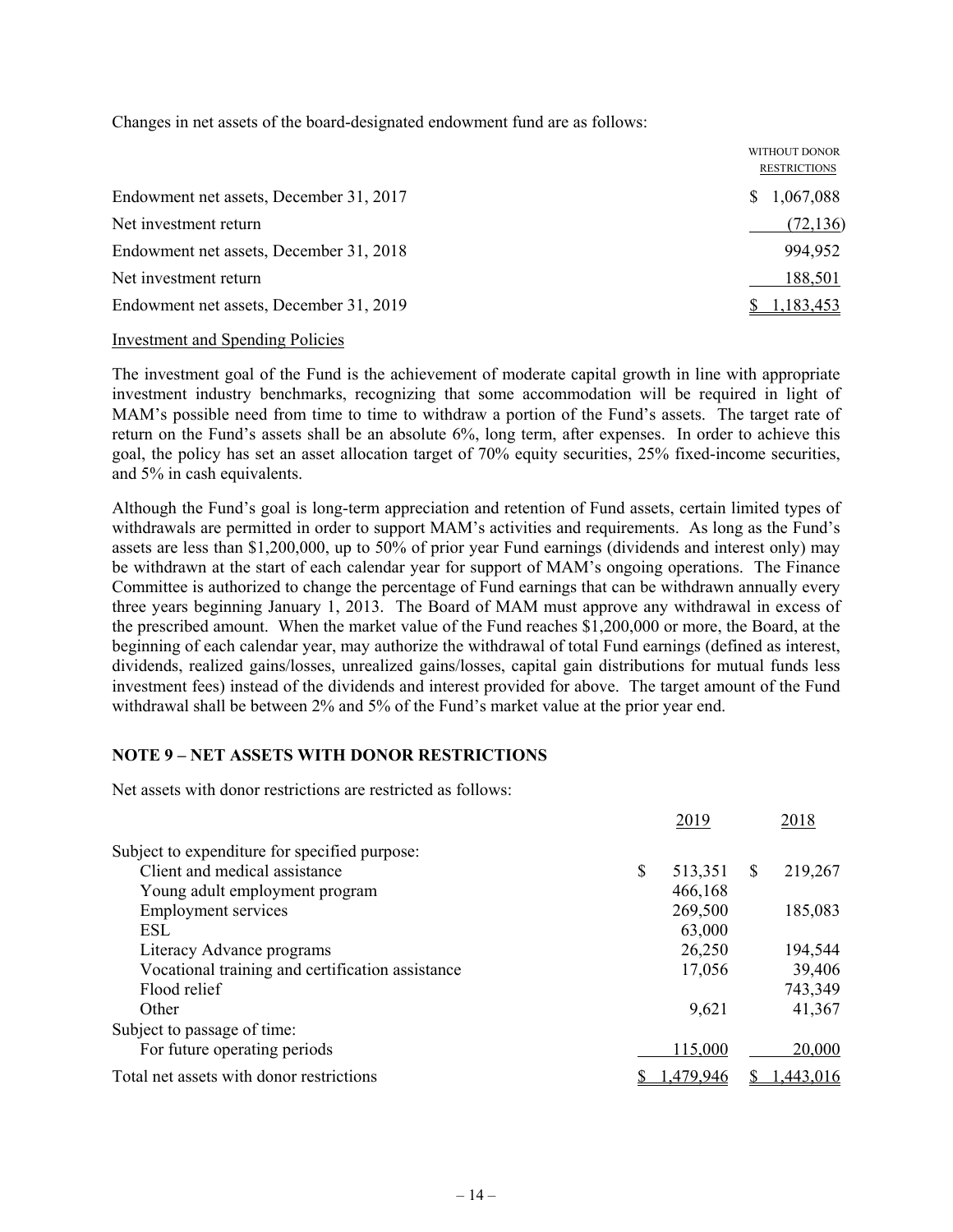#### **NOTE 10 – IN-KIND CONTRIBUTIONS**

The majority of items sold in the MAM Resale Store are contributed by the general public. The fair value of these contributions is based on the estimated sale price of each item and is recognized in the financial statements as in-kind contributions. In-kind contributions are as follows:

|                                    | 2019      | 2018                      |
|------------------------------------|-----------|---------------------------|
| Resale Store donated inventory     |           | $$1,608,647$ $$1,726,599$ |
| Program services:                  |           |                           |
| Clothing, hygiene and other items  | 56,510    | 70,800                    |
| Christmas Share program supplies   | 42,318    | 25,595                    |
| Other                              | 4,757     | 4,705                     |
| Flood relief clothing and supplies |           | 3,217                     |
| Total in-kind contributions        | 1,712,232 | 1,830,916                 |

A substantial number of volunteers have contributed significant amounts of time in connection with programs, administration, and fundraising for which no amount has been recorded in the financial statements because the donated services did not meet the criteria for recognition under generally accepted accounting principles. The hours contributed by volunteers approximated 65,340 in 2019 and 55,809 in 2018, primarily in the Resale Store and Family Assistance programs. The Independent Sector and Bureau of Labor Statistics estimated the value of one hour of volunteer service in the United States at \$25.43 in 2019 and \$24.69 in 2018. Using these rates, the estimated value of volunteer services not recognized (in these financial statements) is approximately \$1,661,596 for 2019 and \$1,377,924 for 2018.

### **NOTE 11 – IN-KIND FACILITIES PROVIDED TO PARTNERS**

MAM provides the use of their facilities to twelve not-for-profit and other partners who provide services to people in the community. The estimated value of the facilities provided by MAM in 2019 and 2018 was approximately \$39,000.

#### **NOTE 12 – EMPLOYEE BENEFIT PLAN**

All employees of MAM are eligible to participate in a §403(b) plan upon employment. Starting after the first full year of service, participating employees receive an employer matching contribution ranging from 1% to 5% of the employee's annual wages depending on the number of years of service. MAM's contribution to this plan totaled approximately \$53,000 and \$40,000 during 2019 and 2018, respectively.

#### **NOTE 13 – SUBSEQUENT EVENTS**

The COVID-19 outbreak in the United States has caused business disruptions through mandated and voluntary closings. In response, the MAM office, resale shop and donation center have been temporarily closed as of March 17, 2020. While the facilities are closed, MAM is continuing to offer client assistance remotely via phone and e-mail including: Employment Services, Basic Needs Assistance, Financial Education and Coaching, Mental Health Counseling, Case Management, Immigration and Legal Services. MAM is currently working to develop the capacity to offer remote ESL and Citizenship